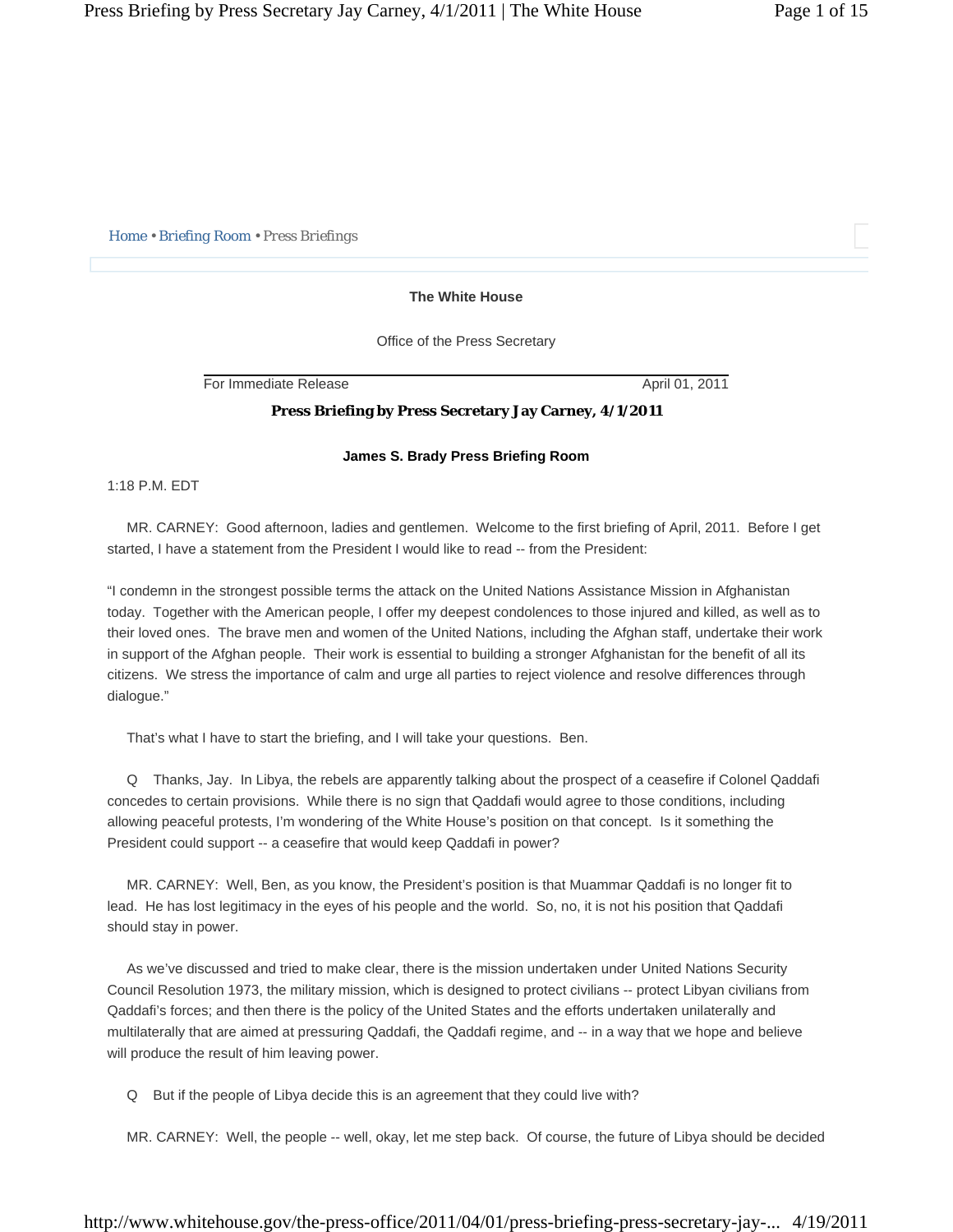by the Libyans. And that is true -- we believe that the Libyan people do not want -- no longer want Qaddafi to remain in power as the leader of Libya.

But I don't want to speculate about outcomes of potential ceasefires or negotiations. It remains the President's position that Qaddafi should not lead Libya and that the Libyan people should decide their future. And we support a democratic transition, free and fair elections, and a government that arises out of that process that is responsive to the aspirations of the Libyan people. And that remains our position.

 Q Okay. One question on the budget, pivoting off of some comments the President just had in Landover, sounding somewhat optimistic about being close to a deal, at least on the number to be cut, but the details to be worked out. Can you give us any update on where that stands? Is it in fact close to a final deal, or is the sense that this might come down to the deadline of April 8?

 MR. CARNEY: The process of negotiating a budget compromise continues. It is a complicated one. And we are engaged in that process. It's an appropriations process, the bill itself. So we are -- the House and Senate appropriators are the ones who are actually constructing the pieces. And we are there to advise and assist and consult and engage at the leadership level, as you know we have. The Vice President recently, on Capitol Hill, also speaking with Speaker Boehner and Majority Leader Reid.

Whether we're -- how close we are I don't want to speculate. Obviously, we have a fairly short window here before this continuing resolution expires. People need to get to work and work diligently to try to find that common ground, to work out the details, so that we can reduce spending, cut spending of \$73 billion, the target that both sides have agreed is the target we can reach.

 But we need to find -- we need to agree on the details of how we get there. And we need to do it in a way, as the President has said, that cuts deeply, but does not cut the very investments that we need to make in education, infrastructure, research and development that will guarantee our success, job creation, and economic growth in the future.

 Q So a follow-up on the budget, and also another question on Libya. What prompted the President today to sort of speak out so forcefully on the budget, on the budget compromise efforts? And is he basically trying to put the screws on both sides to get something done here?

 MR. CARNEY: Well, the President was speaking on an economic issue today, as you know, about the National Green Fleets Initiative -- a partnership with private businesses, those shipping companies that have large car and truck fleets, and our goal to have -- part of the process that the federal fleets are doing, as well -- of greening those fleets so that we can -- in ways that will help build towards that goal of reducing our dependence on oil and diversifying our -- the sources from which we get our energy.

 So it was an economic speech. He also was very glad to report the encouraging jobs numbers that we received today, the rather strong economic -- rather jobs growth that we got in March -- 230,000 private-sector jobs net; 216,000 total. As the President said, that's 13 straight months of job growth, job creation, private sector job creation, for a total of 1.8 million jobs over 13 months. And as you know, a full 1 point drop in the unemployment rate in just four months, which is the steepest decline since 1984. All good news.

 Not good enough. Rate still too high. But in speaking with him about this yesterday in a meeting, it forces everyone to focus on the fact that we are in the midst of a recovery; the economy is showing signs of strength. We should not do anything to jeopardize the recovery. We should not do anything that halts the growth in the economy or halts the progress we're making in job creation.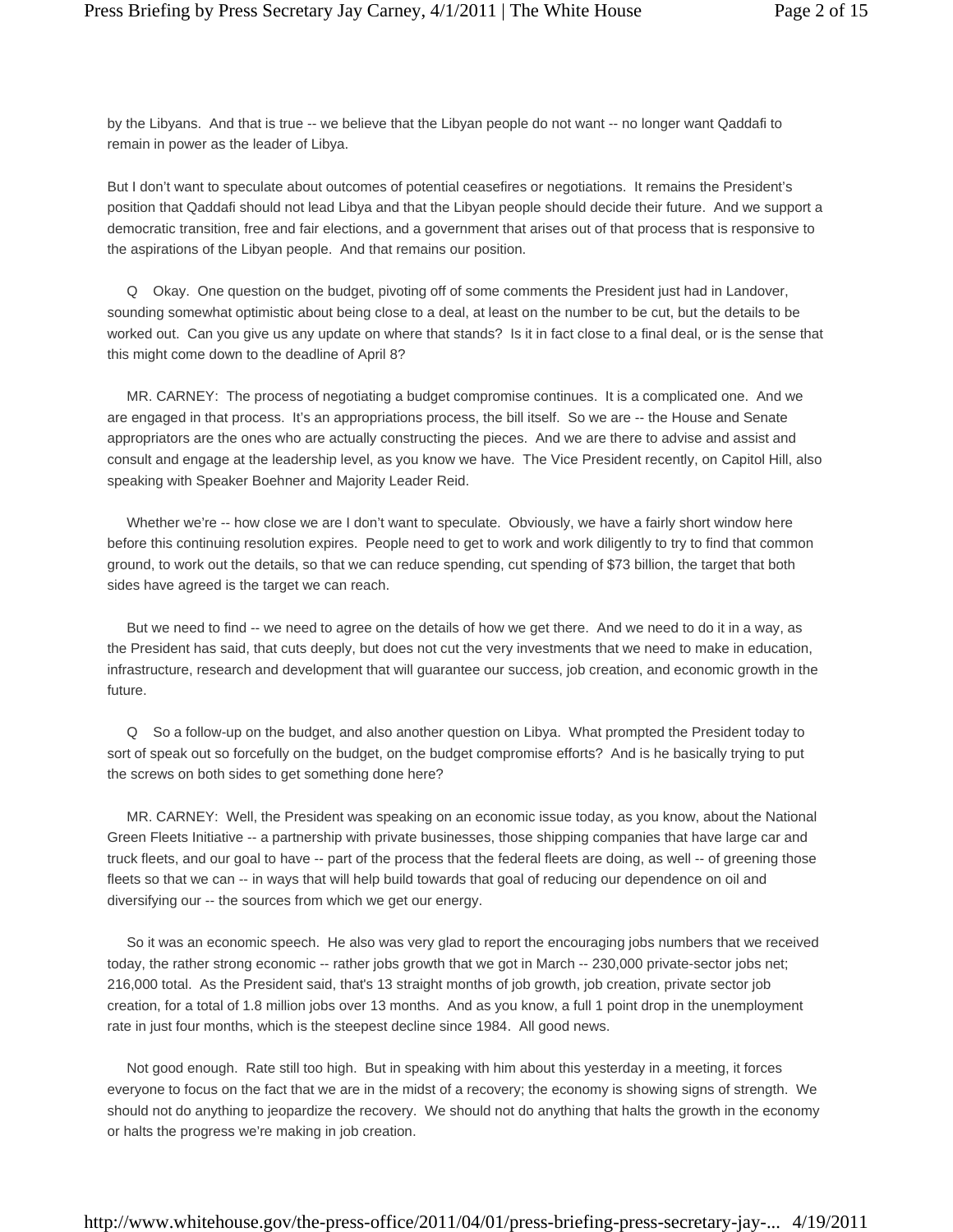And -- which brings us to this budget deal, and one of the things that we have spoken out so clearly about is that while we need to cut spending, we need to reduce the deficit -- we agree with Republicans on both those goals -that we have to do it in a way that is responsible and that does not jeopardize the recovery. And certainly one thing that we have said that would jeopardize the recovery is if we allowed the government to shut down because of the economic uncertainty it would create.

So he wanted to address within the context of his remarks both obviously the jobs numbers and the broader economic picture, but also these negotiations that are ongoing. And he spoke optimistically about the capacity to find common ground that he believes exists, and that that's the right thing to do. That's what the American people want us to do.

 Q Okay. On Libya, today as you know, Qaddafi's forces are making advances against the rebel stronghold in the west, in Misurata. Each day we seem to have a shift in the movement of forces and who's on top. Is there any concern in the White House, or what's the level of concern in the White House, about the possibility of a -- of this settling into just a bloody stalemate that -- with no chance of actually dislodging Qaddafi and over the near term, if not the midterm?

 MR. CARNEY: Well, I think it's important to step back and broaden the perspective a little bit and not judge the course of the conflict based on advances and retreats day-by-day or hour-by-hour -- which is not to dismiss your point, but just simply to say that the overall trend here is positive in terms of the conflict. The success that the NATO coalition has had in -- or the broader coalition has had in decimating Qaddafi's forces, air assets, air defenses, and forcing him to retreat from Benghazi and other civilian -- other places where they threaten to do great harm to civilians.

But it's obviously an ongoing situation there, and the NATO mission continues. The NATO now -- NATO-controlled mission, NATO-commanded mission, continues to protect civilians, to enforce the no-fly zone and to enforce the arms embargo.

On a separate track, we are also working very diligently to continue to put pressure on the Qaddafi regime. And I would note, as I did yesterday, that there are a variety of ways to measure Qaddafi's relative strength in this situation, or weakness. And I think one measure is to look at what's happening to the circle around him. And as you know, one of his most trusted aides defected, flew to United Kingdom with no immunity, and has abandoned the regime -- abandoned what we think is a sinking ship. And we think that's an important development.

Q Thanks, Jay. A couple of questions on Libya. Republican senators, specifically McCain and Graham, are being highly critical that the United States is pulling U.S. assets out, kind of putting them out of commission as we move into a supporting role, at the same time saying that it remains a priority that Qaddafi must go. Where's the disconnect there?

 MR. CARNEY: Well, look, Senator McCain has also been very supportive of the action the President has taken in general. We simply disagree that -- with the idea that the United States should be militarily decapitating the Qaddafi regime; that it should use military force, unilaterally -- which is what it would mean -- to pursue the policy goal of having Qaddafi no longer rule Libya.

 We believe that the course the President took here in building this coalition, in working with not just our NATO allies, but the Arab League and other partners, to build a broad consensus behind military action in a remarkably fast timeframe to protect Libyan civilians at a dramatic moment when the potential for a terrible humanitarian catastrophe existed was an important, important development, and it's ongoing.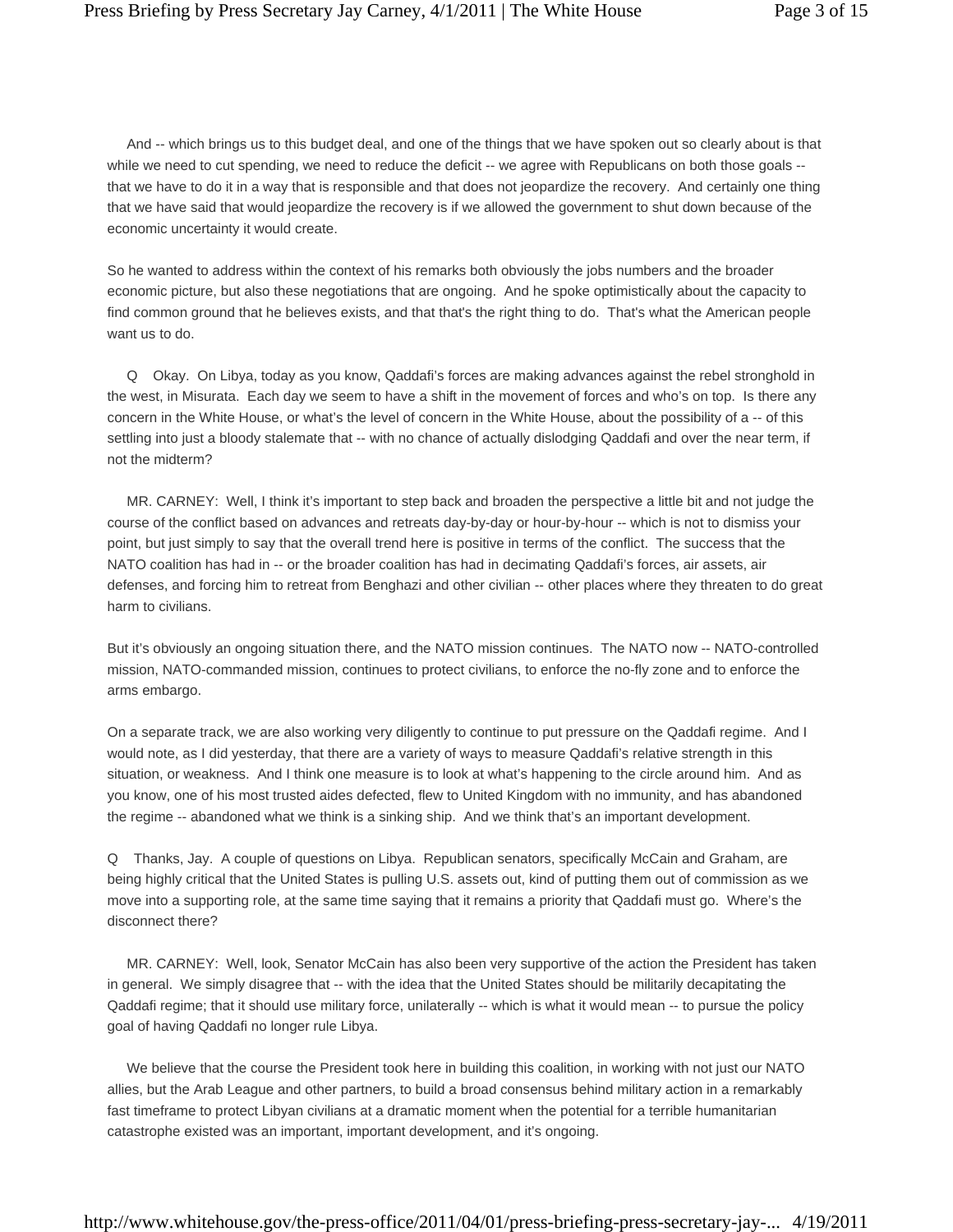Another important aspect in this, as the President I think spoke very clearly about on Monday night to the American people, was that he believes that while this is a situation -- he believes that he retains an absolute right, as the Commander-in-Chief and the President, to use military force unilaterally when the United States is threatened, when American citizens are threatened, when our core interests are threatened, when our allies are threatened.

 In other circumstances, when our general interests are affected, when -- and general interests that we share with international partners -- it is better to pursue the avenue that we pursued, which is to build a coalition to share the burden, to share the cost, to share the risk. And also, not just because of the -- those goals are important in and of themselves in a time when we have a lot of commitments around the world, but also to do that because it enhances the prospect of a good outcome; that working with our coalition partners here makes the possibility of a good outcome in Libya greater because it makes clear that the unrest in Libya, the revolution, if you will, has come from the ground up, is driven by the desires and aspirations of the Libyan people, as it has been by the peoples of different countries, and it is not an America operation, it is not American- or Western-inspired.

And we think that is very, very important when the President takes the long view about what all these development means -- all these developments mean in the Middle East and what posture we should take to best ensure that our national security interests are protected and that the outcome in the region is as positive as possible for the people of the region and for the people of the United States. And I apologize for giving you such a long answer.

 Q No problem at all, but you talk about it coming from the ground up, and we know that -- we've heard over the past many days that you're assessing who these rebels are, what they're about, their differing agendas. Our people on the ground say that the opposition is a ragtag group of people with more heart than they have military training and than they have in weapons, quite honestly. So is this -- are these people the people that the administration is relying on to go towards the end goal, toppling Qaddafi?

 MR. CARNEY: Well, again, our goal of having Qaddafi step down, take himself out of power or be removed from power, is a nonmilitary goal. We support the aspirations of the Libyan people. The opposition to Qaddafi is driven by the fact that Qaddafi was such a brutal leader and did not respond or answer to the desires and aspirations of the Libyan people.

We make -- we are making a lot of assessments about the composition of the opposition. We have -- the Secretary of State has met, as you know, with the leader of the National Council in Paris and in London, and we were -- we view positively the statement that was put out by the council about what their vision is for the future of Libya, and the fact that it is inclusive and tolerant and envisions free and fair democratic elections.

So we're working very closely with the contact group that was stood up after the recent conference in London - broad group of international partners that are participating in that -- to look at ways we can assist the opposition and help imagine with them what the future of Libya will look like. But in the end, it's up for -- up to the Libyans themselves to decide that future for themselves.

 Q Real quick, Jay. I think that it's lost a little bit that many -- like the American people hearing that it's a political goal that Qaddafi should not be leading, but that we're pulling these military assets out, and that it should then be kind of driven by the opposition -- who the administration acknowledges they're not trained to do, to take on such a fight at the moment. So we're in it, but we're not in it. I think the American people don't see a big difference -- if you want Qaddafi to go politically, why don't we do it?

MR. CARNEY: I think what the American people understand very clearly is that this President did not believe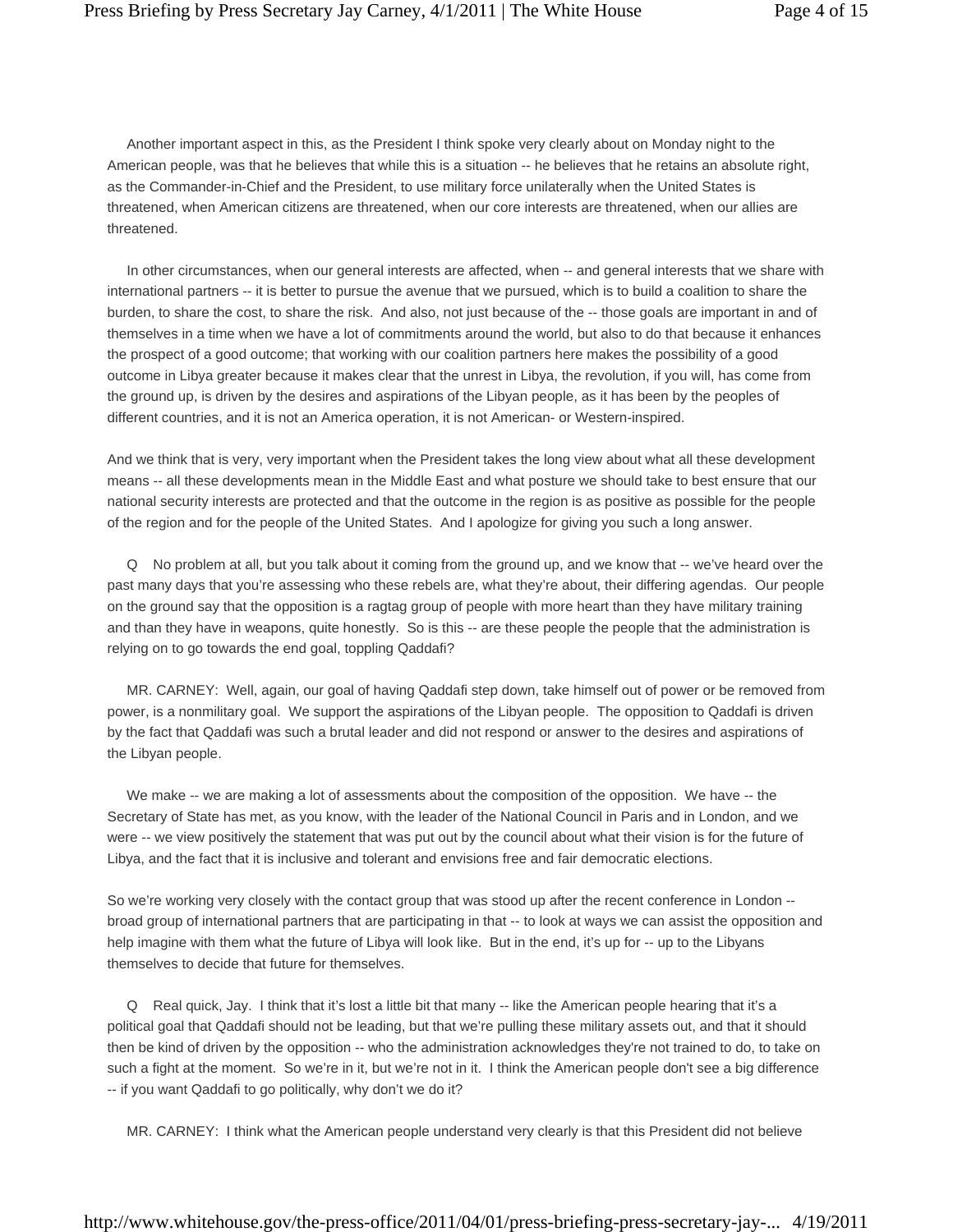that unilateral military action to remove an Arab leader from power and basically to own that country for the United States was the right course of action in this case. It wasn't right for the United States. It wasn't right for the region. It wasn't right for Libya. And we have some experience with that and the costs associated with doing that. And moreover, the course that he is pursuing with our partners, he believes very strongly, it creates a better opportunity for success in the long run for the Libyan people, for the United States, for the other countries in the region, and for all our allies.

And the issue of removing assets, I mean, he made very clear his position that we would take the lead initially in the military operation because of our unique capacities to shape the battlefield, if you will, but that we would then step back, still remain part of the coalition, but make that transition to a NATO lead. We are still very much a part of the coalition, but we are not in the lead of the coalition. That means that the burdens and costs of this operation are shared, which we think is a good thing and we think the American people probably think is a good thing, as well.

#### Jake.

 Q Regarding the massacre at Mazar-e-Sharif that you read the statement from the President about, I'm wondering -- that began as a protest against Pastor Terry Jones burning the Koran or involved in a protest that burned the Koran. And I'm wondering how much the President feels that Terry Jones and his team played a role in what happened in Mazar-e-Sharif, or how much of this is to be viewed as violence in Afghanistan in and of itself?

 MR. CARNEY: Well, my understanding is there were protests around Afghanistan, and that we are still assessing what the cause of the protest was, what the motivation behind them was, and specifically this protest that led to this horrific action that was taken. And we strongly condemn the violence that took place there. But I don't -we don't have any -- we don't have enough information about what was the cause to make a comment on it. We have obviously -- well, I'd just leave it at that.

 Q In terms of Libya, given the emphasis that you and the administration have been giving to the diplomatic and other efforts to remove Qaddafi from power as opposed to the military ones, is there any update you can give us on information coming from the foreign minister who defected or other efforts to get others from his inner circle to defect, any information about -- information about Qaddafi's state of mind?

 MR. CARNEY: I don't have anything specific on that for you except that the outreach is ongoing and the broad reports of outreach in the other direction from people in the Qaddafi regime to various folks on the outside has also taken place, as Secretary of State Clinton has mentioned and talked about. But we are not -- it is not clear yet in our mind what that means in terms of Qaddafi's view of his situation, in terms of him personally.

 Clearly, from Mr. Koussa's decision to leave, that's an indication -- at least gives us some insight into the sort of state of the circle around Colonel Qaddafi, but I don't have any hard information about his state of mind or how he views his own predicament right now.

Q And lastly, could you give us your best assessment of the capabilities of the Libyan rebels?

 MR. CARNEY: I would leave specifics to those who know better at NATO or the Defense Department. But we don't dispute the idea that this is not a formal military force. I mean, that is part of its -- I mean, it is opposing what was a former military force that is still loyal, parts of which are still loyal to Muammar Qaddafi, precisely because that regime was so brutal.

And so it is made up of, in many senses, untrained, unexperienced people who are fighting for the right to be more free and to participate more fully in their country's future and to create more economic prosperity for their children. I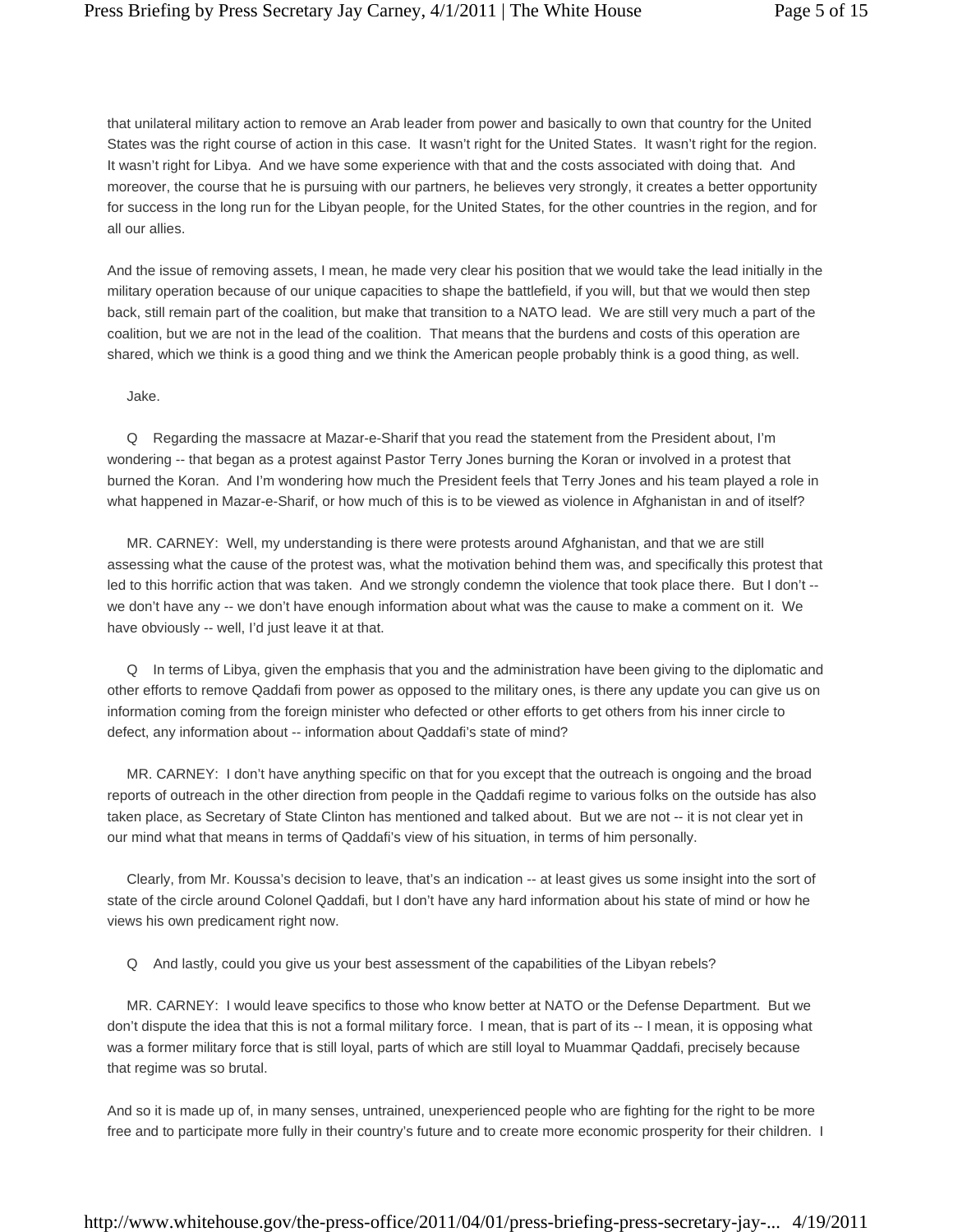mean, that's my understanding, without -- as I discussed yesterday, obviously there are elements of this very broad opposition that we either don't know a lot about or we assume that not everybody who opposes Qaddafi is necessarily a friend of the United States. But that the -- that it is not a professional military I think is a notion we can agree on.

Chip.

 Q Thanks, Jay. You said earlier this week that there's no military option on the table with regard to Syria. Is the United States simply in a position where they're an observer, with regard to Syria, or is there any option of any sword on the table? Is there anything the government can do other than watch and monitor?

 MR. CARNEY: Well, we have spoken quite clearly about the need for the Syrian government to refrain from violence, to cease the arrest of human rights activists and lawyers and journalists, to act on the promises that the Syrian President made once in 2005 and made again the other day to initiate a series of reforms that the Syrian people clearly want. And the message -- it's not an observation role only. Obviously, we are working with our allies in the region and speaking directly, or rather publicly, to the Syrian government, urging them to cease the violence and to engage in national dialogue.

Q Are there any actual options -- diplomatic, economic, anything --

 MR. CARNEY: Well, I'm not going to prejudge what -- I mean, there are already quite substantial sanctions in place in Syria -- have been since they were passed in 2003.

Q Anything more --

MR. CARNEY: But there's obviously always more that can be done, or potentially more that could be done, in response to a situation in any given country, whether unilaterally or multilaterally -- many measures that could be taken short of military action, but I don't have a list of specifics that are under consideration.

Q Okay, so it's too early to say that there are options on the table?

 MR. CARNEY: Again, I don't have a list of the specifics. The team that focuses on the region, focuses on Syria, I'm sure is evaluating the situation. I mean, I know they are and I know that they evaluate various policy options that we might -- the President might pursue. But I don't -- I can't enumerate them or describe them to you because it's premature to do that.

 Q John McCain on Libya. John McCain says he's working Senator Kerry, Senator McConnell and others to try to pass a -- I know there's been talk of this, but now there's a real -- a specific effort, we're told, to pass a -- to find a resolution that could be overwhelmingly passed by the Senate, maybe just a sense of the Senate resolution, but something that they can vote on. Is the White House discouraging that, encouraging it, involved in it?

 MR. CARNEY: Well, we have said -- I don't know that -- if we've addressed the specific effort that you refer to, but we have said that we welcome congressional support for the actions that the President authorized and the mission that the United States remains engaged in, both the military mission and the diplomatic, economic, political mission, if you will, that encompasses all the other actions that we're taking with regard to Libya. So we would, broadly speaking, welcome that support.

 Q And last question. John Boehner, just a short time ago, again, said that he denies there is any target number on these. Do you still say there is a target number that he agreed to?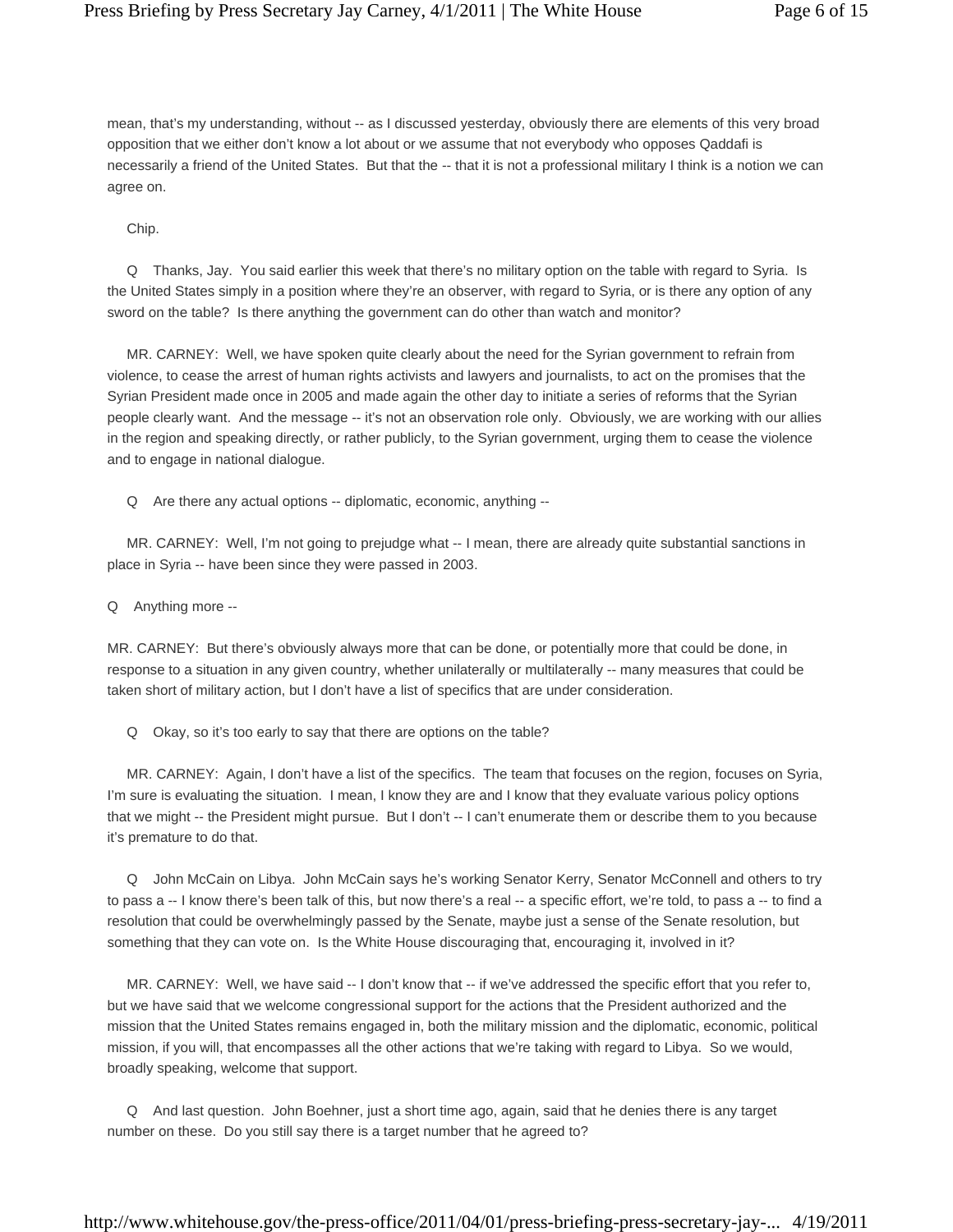MR. CARNEY: Well, I would just point you to the statement that he made yesterday that -- and that we agree on -- that there is a target number, but nothing -- there is not an agreement until there's an agreement; that there is not -- but there is an agreement on a target, that if we -- if we can --

Q So you're saying he has agreed with the \$33 billion target number?

 MR. CARNEY: -- has alternately been described in different terms depending on which baseline you're working off of. But \$73 --

Q You're saying he agreed to that as a target number?

 MR. CARNEY: As a target to give to the appropriators to work off of as they negotiate the details of cuts and spending, and try to find the common ground that would allow us to get to that number in a way that is acceptable to the House, the Senate, and the White House.

 Q On Libya, are we withdrawing -- the planes the U.S. is basically withdrawing from the no-fly zone activities tomorrow, will they be replaced by planes from other countries?

 MR. CARNEY: Well, NATO has assumed sole command of the operation, both the enforcement of the no-fly zone and the enforcement of the arms embargo and the enforcement of the civilian protection aspect of the mission. So how that -- how they do that, obviously it involves air assets as well as other assets, and how that breaks down, I would refer you to NATO -- but, yes.

Again, the idea that it's like a withdrawal -- I mean, we made very clear, the President made very clear, that our engagement would be very intense in the beginning, would involve a lot of American assets, a lot of hardware, a lot of pilots, et cetera, and missiles that were utilized; and that we would then -- in a matter of days, not weeks -- pull back, having done the things that we can do uniquely, more effectively, more quickly, better than anyone, and then broaden the effort in terms of participation to the point where we are still obviously a partner in this, participating in this, but it is led by NATO and other coalition partners are contributing the lead assets, if you will, to the enforcement efforts.

 Q On the ceasefire, Secretary Gates was asked yesterday in one of the hearings whether he could envision the conflict ending with Qaddafi in power. He said, no, but he could envision a ceasefire. And he went on to lay out some of the terms that it seems the opposition has laid out -- stop attacks on civilians, move the troops out of the cities, allow humanitarian aid deliveries, et cetera. Is there any space between the Secretary and the President on this?

 MR. CARNEY: Zero space. We obviously believe very strongly that it is for the Libyan people to decide their future. We -- the civilian protection mission is probably -- and I'm not -- as he described it and as I understand it - encompassed in the goals that the opposition talked about that any ceasefire would require the cessation of hostilities, the cessation of violence against the Libyan people.

But the overall goal -- and I think you referenced this at the top -- is that Qaddafi no longer attempt to or remain in Libya or remain in power. And how that takes place -- obviously, we are engaged and our international partners are engaged in taking measures that we believe move that process along. And, obviously, the Libyan people will and the opposition will engage in that process also.

Q And on today's job numbers, if I may, they're getting a lot of cheers. But former Labor Secretary Elaine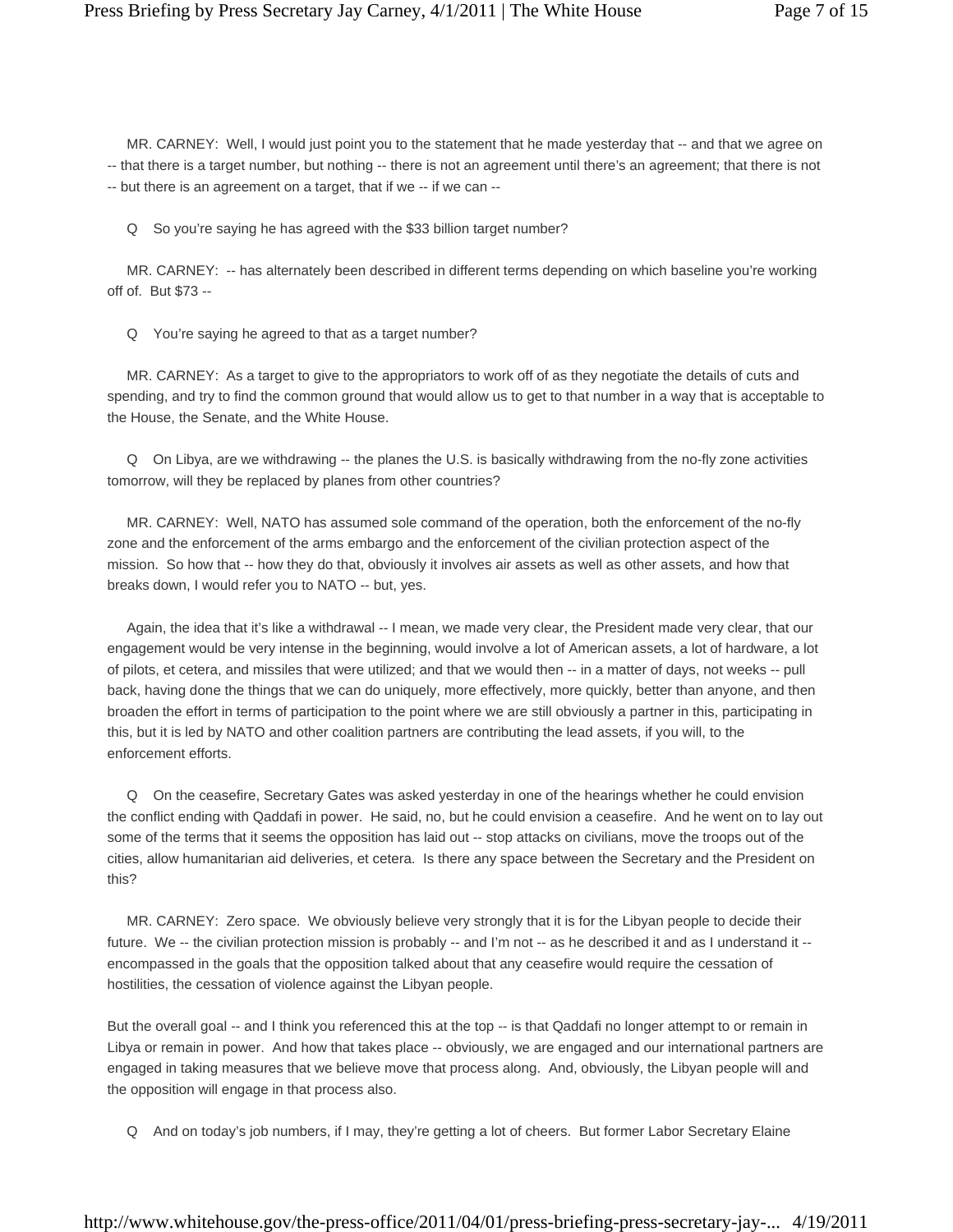Chao points out that at 216,000 net jobs a month, it would still be the end of the decade before we got back to prerecession unemployment rate levels. So does that make this rate of job creation acceptable to the President?

 MR. CARNEY: Well, what the President said today is that he wakes up every morning -- and I know this because it's on his mind when we talk early in the day and it's on his mind when he goes home at the end of the day -- that this is his focus: job creation and economic growth. He has a lot on his plate but there is no greater priority for him. And what he said today is obviously -- he will not be satisfied until every American who is looking for a job, a well-paying job, finds one.

And so the answer to your question is of course it is not acceptable -- 8.8 percent, while it is the most dramatic and steep decline in the unemployment rate since 1984, it is certainly still too high. And that is why we are focused, as the President was today, on a variety of measures aimed at continuing the economic recovery, increasing job creation, increasing competitiveness. This is the principal focus of his administration, of his White House.

Q The question was whether the creation of 230,000-plus private sector jobs is acceptable.

 MR. CARNEY: What I will tell you, it is good news. And to suggest otherwise, I think is -- maybe it's an April fools' joke -- but it is rather sour to suggest that the creation of 230,000 private sector jobs and net 216,000 jobs is anything but extremely good news, the kind of sustained job creation at a high level that we have not seen in many, many years.

Is it enough? No, it is not. But what your question does I think remind people is how deep the hole is, how deep the hole was, that we found ourselves in because of this recession. Remember that in the first several months that this President took office, in the midst of this terrible recession that was here when we got here, the job loss was in the 700,000-a-month range. That's job loss. So we're now at job creation, private sector job creation, in the 200,000-plus range. That is a 900,000 jobs turnaround. Not enough, not good enough, the hole is deep, but we are very happy at the job creation we've seen, 13 straight months of job creation, the 1.8 million private sector jobs that we've seen created in these last 13 months. That is good news.

Q I'm curious about this \$33 billion/\$73 billion. You, the Vice President, have used a number quite frequently. The Speaker said flatly today there is no number. And I'm just wondering, is this -- your choosing to emphasize it, is it an attempt to sow dissension between --

#### MR. CARNEY: Absolutely not.

Q -- the leadership and fiscal conservatives in the House Republican conference?

MR. CARNEY: No. Our point is that there is no reason that we cannot get a deal here if everyone agrees that they will not -- I mean, I understand that as I think the actions the House is taking today, that they would love H.R. 1 to become law. But as the Speaker said I believe yesterday, this is a government --Congress and the executive branch -- where one portion of it does not get to dictate the outcome. And the fact is that measure could not pass the Senate and would be vetoed by the President.

So it is not the end result. It may be what they wish for in an ideal world, but it's not happening. And the President's 2011 baseline budget that he proposed is obviously not happening, right? So what we have made clear is we -- the President will make tough choices. He will -- in the spirit of compromise and finding common ground, he will accept cuts that are hard, accept some details that he would not otherwise in an ideal world want to accept, but that he believes the American people expect us to find that common ground, expect us to be reasonable. Political rhetoric and shooting spitballs is not, I assure you -- and I know you know this -- is not what the American people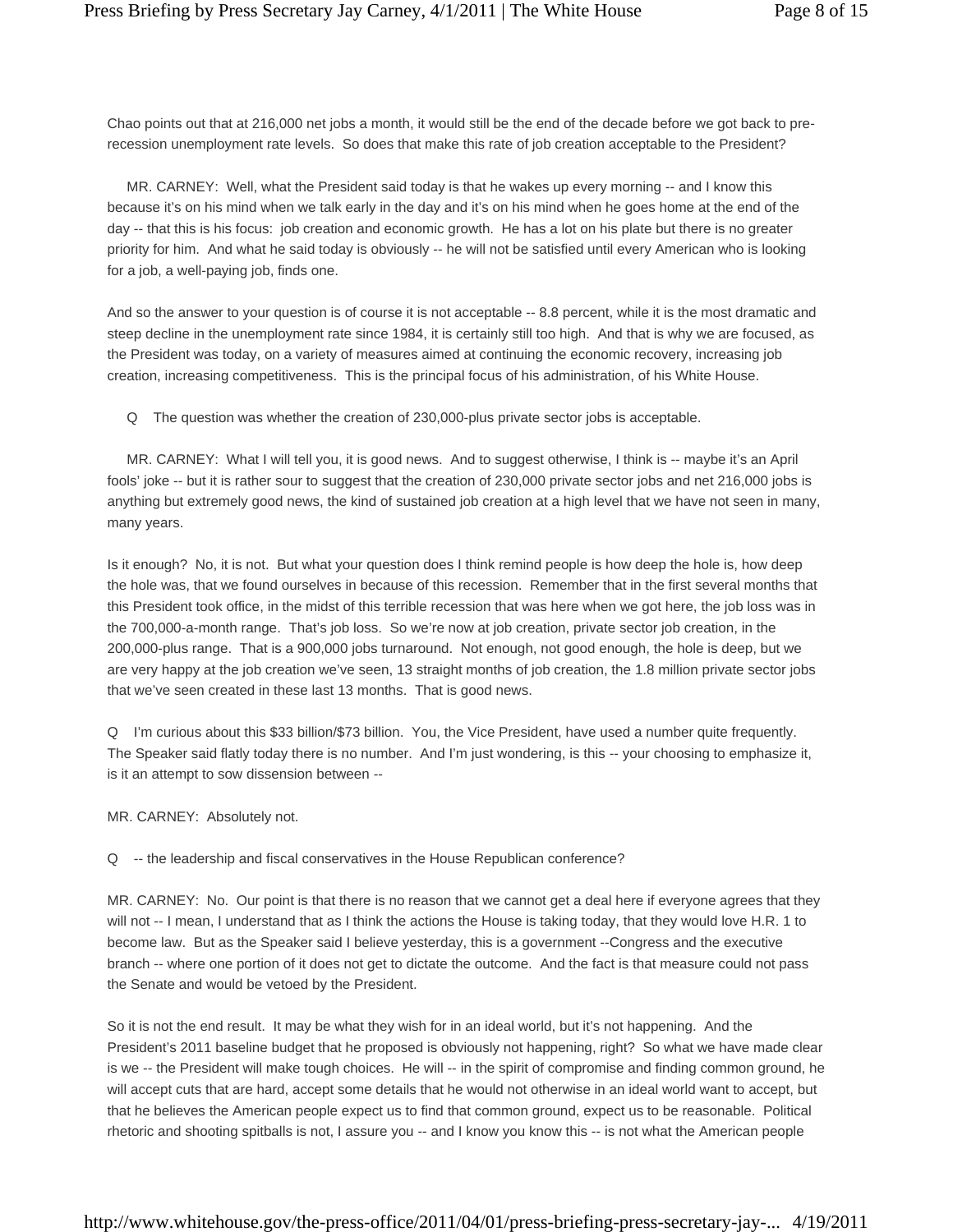want out of Washington right now.

 So he -- we're talking about a few billion dollars difference in terms of a top-line number, and that should not be the block over which we stumble to lead to a government shutdown or to demonstrate to the rest of America that we can't get things done, because we believe we can. And we believe -- notwithstanding the things that have been said, that there is ample common ground available to us to reach a compromise.

 Q Okay, just one more. I want to follow up on something you said yesterday. You spoke very generally about U.S. intelligence assets being helped -- being used to assist the operation yesterday. I'm just wondering, are those assets being -- American intelligence assets being used exclusively for the furtherance of U.N. Security Council Resolution 1973, or are they also being used for the furtherance of the unilateral American administration's goal of having Qaddafi leave power?

 MR. CARNEY: Well, I cannot, as you know, speak about intelligence matters in any specific way. The conversation that we had yesterday was with regard to, as the President and others have said and I have said, regard to the things that we can continue to do in support of U.N. Security Council Resolution 1973, which is, as a member of the coalition that is enforcing that resolution, that we can supply intelligence --

Q But the resolution is limited to protecting civilians --

MR. CARNEY: Well, and that's what I was -- and that -- and again, that is what I am referring to. But I will not speak about intelligence gathering or operations from this podium.

 Q Well, can you say whether the American intelligence apparatus is constrained because they're working under the auspices of 1973 from helping further the American unilateral goal?

 MR. CARNEY: I'm just not going to comment on that one way or the other. I will say, echoing the President, that one of the capabilities that we are still able to -- that we will still provide in our roles advising and assisting and supporting the NATO-led mission is intelligence capacity, intelligence -- the provision of intelligence. But that also includes refueling capacity, the capacity to jam signals of the Qaddafi regime. So there are a variety of ways that we continue to assist the NATO mission.

 Q Jay, one of the cuts that the President himself made in the NASA budget was a funding for the Destiny satellite, which is an earthquake detection capability. Now, given the tremendous turbulence, unprecedented turbulence in this Pacific Ring of Fire that we saw come out in Japan, isn't it total folly to begin taking down some of these NASA capabilities, given that perhaps solar flares and other things are affecting the magnetic field of the earth, when we can, if not prevent them, at least warn the population in good time to deal with them? Isn't that verge on criminality when we're faced with this kind of a situation in that region?

MR. CARNEY: You're asking me whether or not some position we took that I confess I have -- I'm not -- is a criminal action or just folly?

- Q It's the Destiny -- the Destiny satellite --
- Q Which is it?

Q -- which would allow us to give some lead time, maybe an hour, maybe an hour and a half in, say, San Francisco. If such an earthquake were to hit, you could at least warn the people in time so they weren't caught totally by surprise. That has been axed out of the budget.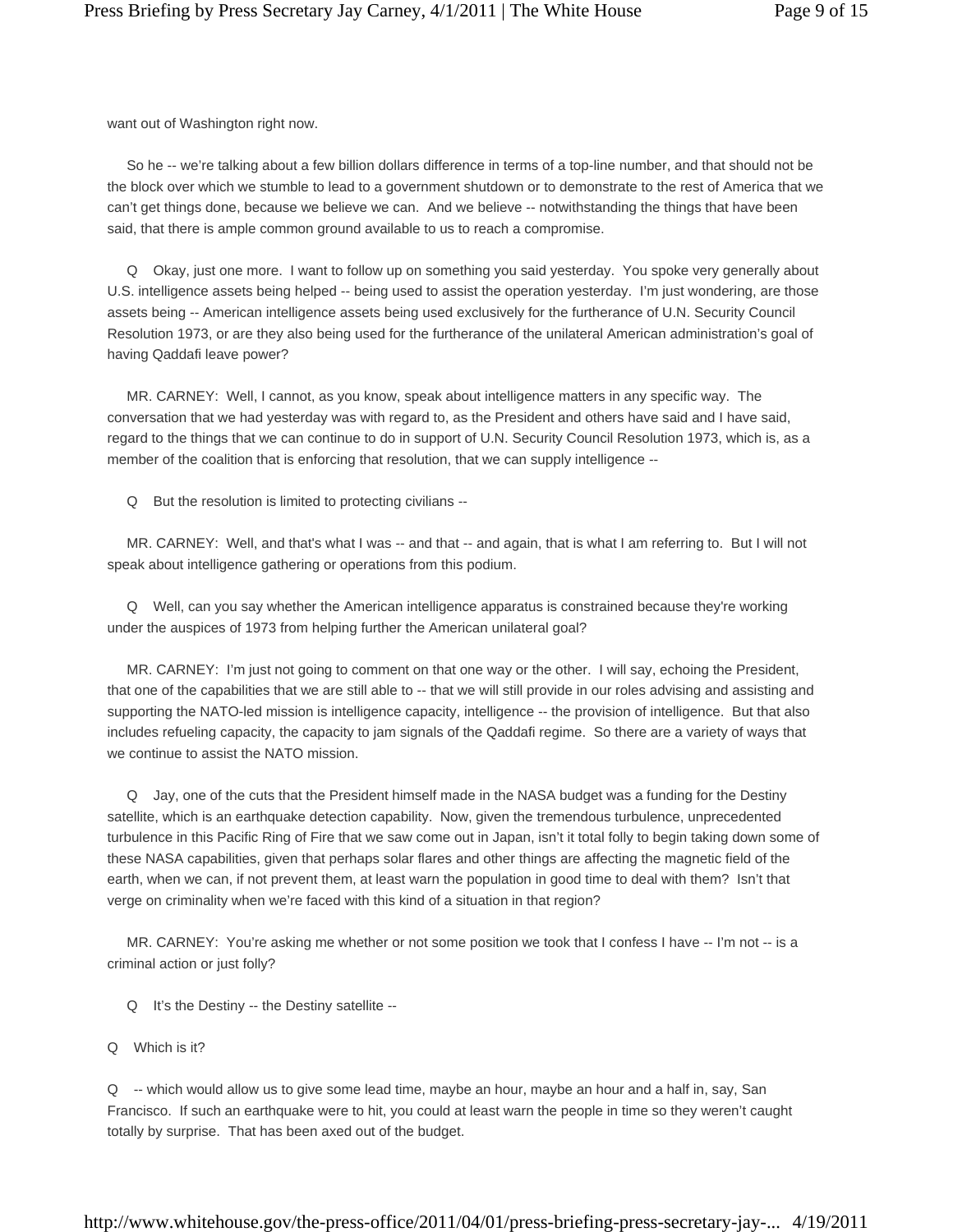MR. CARNEY: Sir, I confess that I don't -- I do not know the specifics of that, the budget line that you referenced. I'm happy to take that question or if you want to get back in touch with me or my office, we'll try to get an answer for you.

Q I think there are 40 scientists who are protesting the --

 MR. CARNEY: And I certainly think you might ask NASA about it. But I'm happy to take that question and provide my answer, but I just don't have one right now.

Q NASA is dependent on the President.

 MR. CARNEY: Thank you, but I will -- as I said, I would happily answer that question if I had more information on it. But I will get more information for you if you contact my office after the briefing.

Mark.

 Q Jay, back to the budget talks, Harry Reid said the EPA riders are off the table. The White House, he said - neither the White House nor Senate Democrats will accept EPA riders. Is that your position?

 MR. CARNEY: Well, what the President has said and what I have said and others have said is that we do not believe this process is the right forum for injecting politically charged or ideologically driven agenda items that are highly contentious, the injection of which seem to us to be designed to derail this train that needs to move forward into the station. I'm not going to negotiate line by line what items are acceptable or unacceptable, but our position on that broad basket of issues is clear.

 Q Because, I mean, when you discussed this yesterday, it seemed like you were not specifically taking anything for that matter off the table, and it sounds like he is just taking it off the table.

 MR. CARNEY: Well, again, I don't want to -- I mean, I don't want to refine Senator Reid's words. But I will tell you what our position is, which is not to negotiate the items of the hoped-for compromise and resolution from here. Those negotiations are ongoing, and the confidentiality of how that -- of those negotiations is something I will not breach from here.

But our overall position about the need to remove from the process those things that seem to us to be wholly unrelated to a deficit reduction and spending cut and funding bill should be removed in order to allow this process to move forward. And if lawmakers have -- feel passionately about a specific issue, they should write legislation, bring it to the floor, and have it debated on the floor.

Mr. Knoller.

Q Jay, can you tell us what the White House thinks of the government shutdown bill that the House is working on this afternoon?

MR. CARNEY: Well, I would just say what I said earlier, which is that the -- H.R. 1 passed the House, did not pass the Senate. If it had miraculously arrived on the President's desk, we made clear in a statement of administration policy that the President would veto it. So it will not become the law of the land. I understand that that is the ideal for one segment of Congress, but nobody is going to get everything they want in this process. We have acknowledged that and many others have acknowledged that on both sides.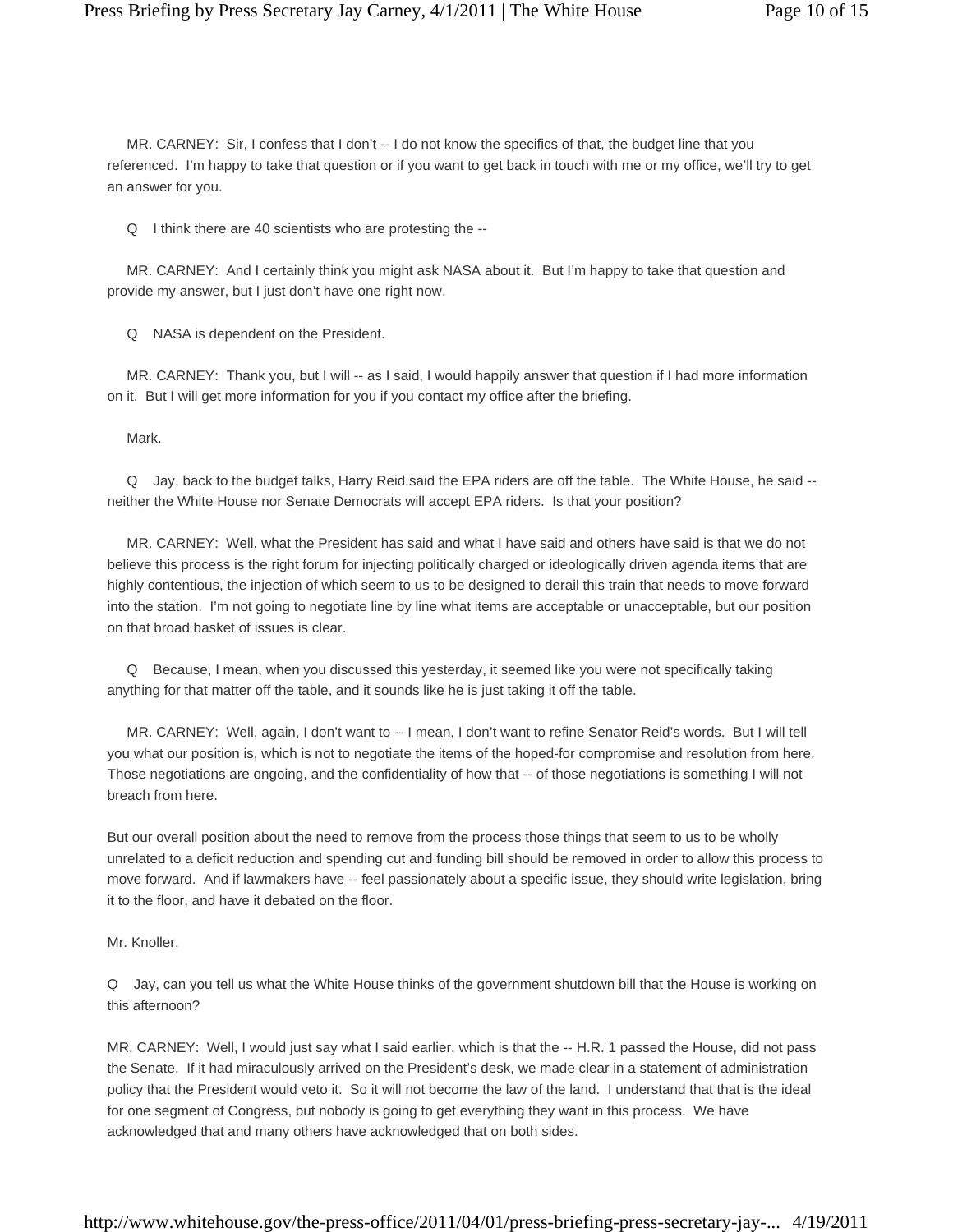So it's an interesting exercise. It is not an exercise that brings us any closer to accomplishing what needs to be accomplished for the American people and what they expect us to do. And so we hope that it will not distract attention from the work that needs to be done very quickly to find resolution on funding for the rest of this fiscal year so we can move on to these bigger issues. We are talking about a funding bill for a year that is already almost half over. It needs to get done.

 Q And earlier today, you said the President sees a need to agree on details that cut deeply, but not education, R&D, infrastructure. Can you tell us what are the programs in which you want to cut deeply?

 MR. CARNEY: Well, I would refer you to the substantial cuts the President proposed in his fiscal year 2012 budget, and there were substantial cuts in that, including to programs that he said when he put forward that budget proposal he cares a lot about and would not want to cut in the manner that he is cutting them in an ideal world. And a number of those cuts have been incorporated into some of the proposals that are on the table that are cuts that we can agree on and that Republicans can agree on.

 So he has put forward a series of substantial cuts in a series of areas. And again, I don't want to negotiate on specifics, but the point is that there are lines beyond which he feels he cannot go and will not go because the future economic growth of this country depends that those lines not be crossed.

 Q And last question. On his directive, the greening of the federal fleet, does he want to see his limousines made hybrid or all-electric vehicles?

 MR. CARNEY: You know, the limousines are part of -- I believe run and operated and commissioned by the United States Secret Service, so I would refer you to them on that.

- Q Yes, but it's his directive.
- Q Can "The Beast" go green?

 MR. CARNEY: Can "The Beast" go green? I honestly don't know. Obviously security matters are not ones that I tend to address from here, but I'd refer you to the Secret Service for that.

Mr. Thrush.

 Q Jay, virtually every news outline is reporting, citing the police chief in Afghanistan, saying that demonstrators were at least partially motivated by Terry Jones burning the Koran. Two questions. Do you think he has, to some extent, blood on his hands, this pastor? And the second question is, does this administration have a message to Afghans and other Muslims talking about how they view the burning of the Koran and its -- and the significance of what it says about the United States?

MR. CARNEY: Glenn, I'm not -- I am going to refrain from now from commenting on what may or may not have been the cause of the demonstrations that led to this horrific act, which is in no way justified no matter -- regardless of what the motivation was. But, again, on the cause, the motivation behind it, I don't want to speculate because it's important that we get it right. So we are looking into that, investigating it. And I'm sure when we have some conclusions about that that we make, as opposed to others, I'm sure we -- we'll have a comment on it and you can - - and I'll comment on it from here if you like. But I'm not going to say anything about it now.

Q Is there any reason to believe the Taliban instigated this?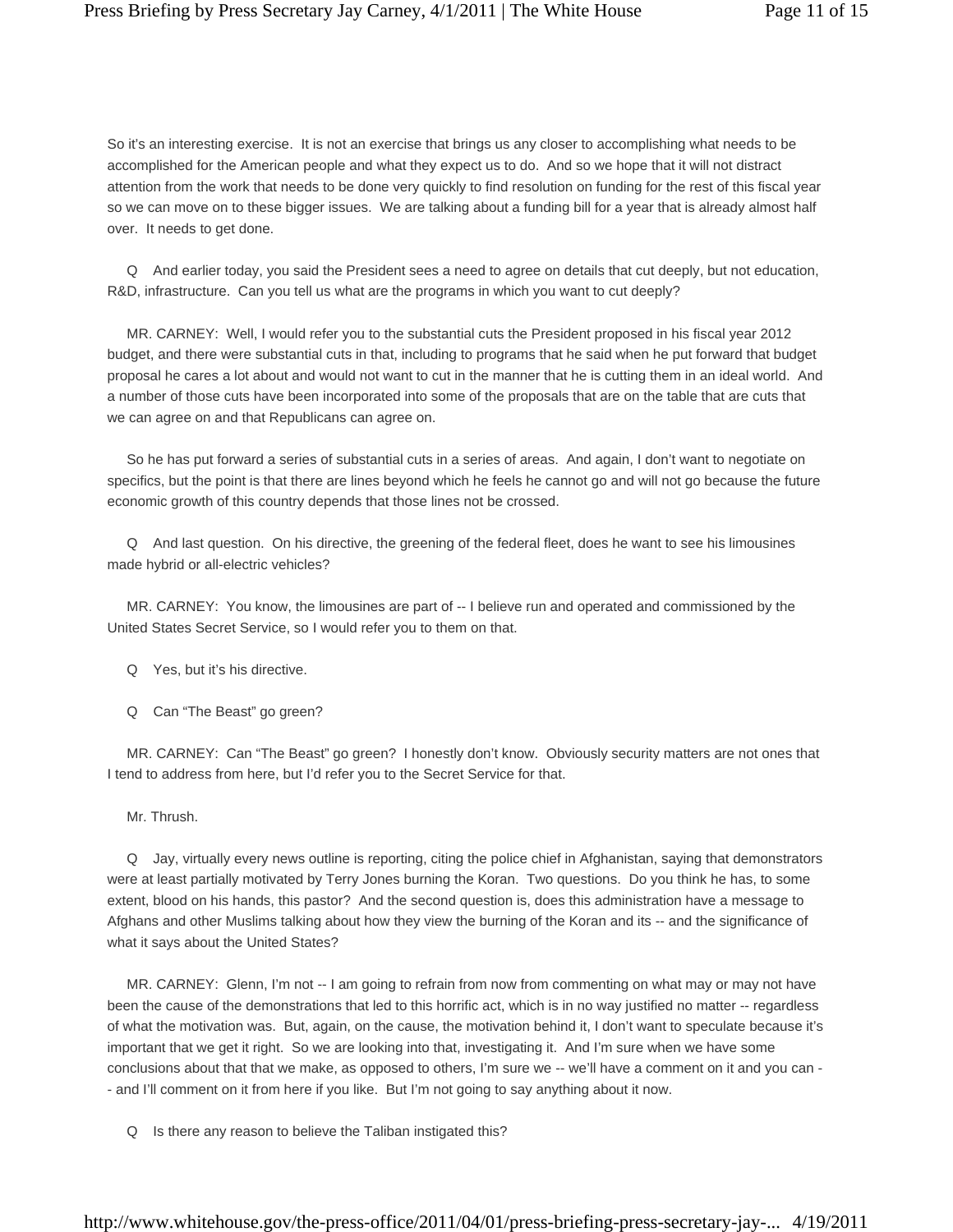MR. CARNEY: Again, I don't -- I just don't have enough information -- we don't have enough information and we're still getting that information.

### Kara.

 Q Thanks, Jay. The Colombian government announced this week that its free trade agreement with Canada is going to be going into effect in July. And the President has obviously said that he wants to finish work on the U.S.- Colombia agreement. But I was just wondering, can you point to any evidence of progress, that progress is actually being made on that front?

 MR. CARNEY: I can. I was in a meeting this morning with Ambassador Kirk, and that he's working extremely diligently to try to make progress on the Colombian trade deal. And the President is committed to getting it done, and we have done a lot in the past weeks and months to intensify that activity and -- so that we can get a trade deal that is good for American business, good for American labor, good for America, and move forward and get some of these important trade deals completed and passed, as the highly significant trade deal with South Korea has been completed and awaits passage -- approval from Congress.

Q Any estimate for any goal, any timeline?

MR. CARNEY: Sooner than later.

April.

 Q Jay, the White House is very upbeat about the unemployment numbers, but there is a concern that the black unemployment numbers inched up two-tenths of a percent to 15.5 percent. And I spoke with Mary Frances Berry earlier, the former head of the Civil Rights Commission, and she said that there needs to be come type of targeted approach for those who continue to be in that number of -- the large unemployment number, and she said an antipoverty approach, a poverty agenda, per se. Is the White House looking at a targeted approach now as the overall numbers are going down but minority numbers are still going up?

 MR. CARNEY: Unacceptably high. The overall number is unacceptably high; the minority number is unacceptably high. And there is no question that is discouraging news that that number ticked up, as you mentioned. It also has come down overall in the last months when -- as the overall rate has come down.

But the President, as I noted earlier, wakes up every morning focused on this issue and goes home every night focused on this issue. And he believes very strongly that the economic measures that he has taken have been beneficial to staving off an even worse economic calamity, an actual depression as opposed to the worst recession that we've ever seen -- in generations, rather, since the Great Depression; and that there were very -- there were programs within the Recovery Act and other measures that we took that were -- by their design would help communities that were hardest hit.

 And those -- we believe those programs have been effective -- not enough, but effective. And we're always looking for ways to address -- as the economy recovers, address those areas which are not recovering as well or fast enough, whether they be parts of the economy or communities or regions. And I don't have a specific new proposal from the President for you, but this weighs heavily on him.

Laura.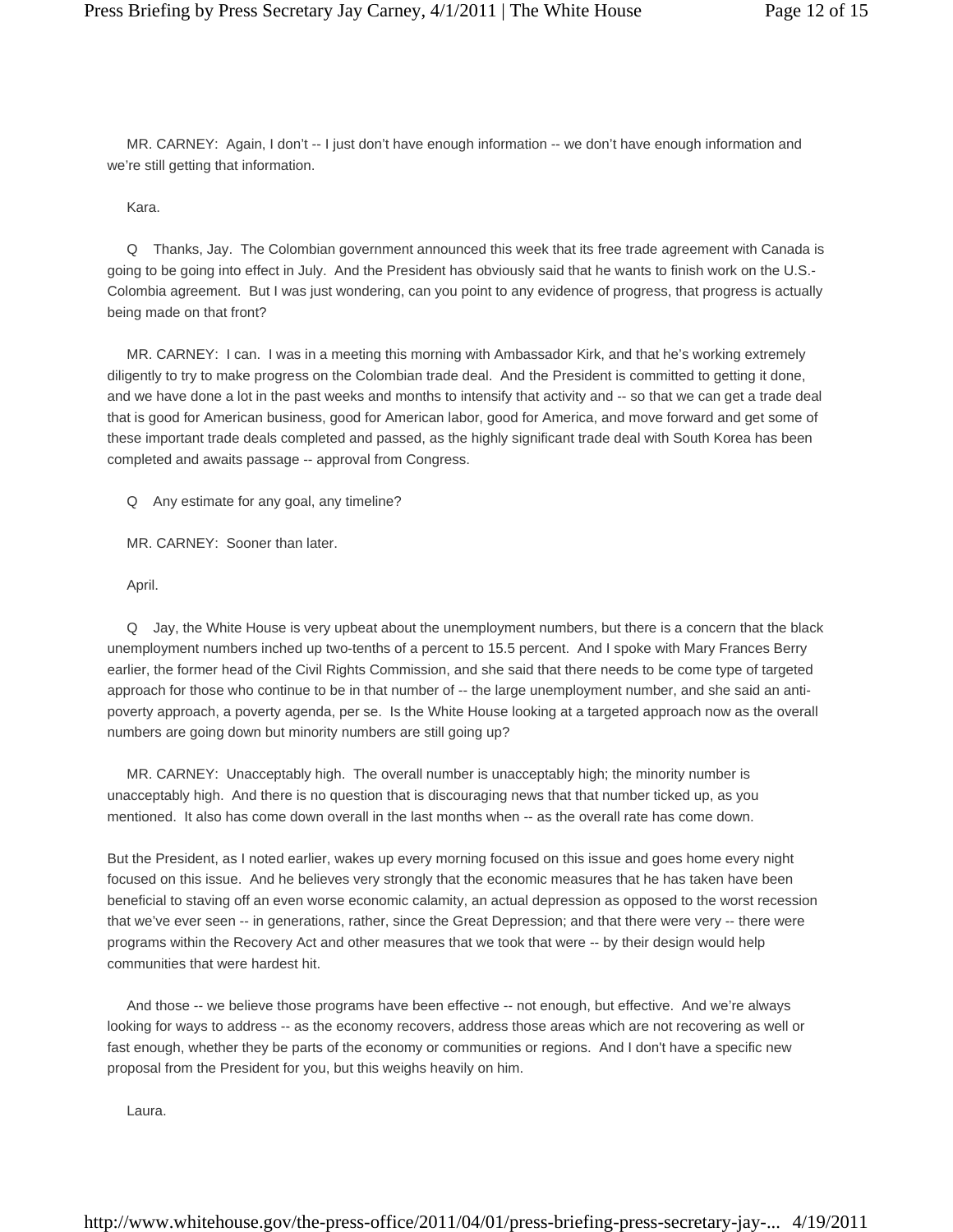#### Q Thanks.

MR. CARNEY: What's going on here? You've been ousted.

Q I'm out of position. No, you should actually call on Ryan because he was here because I was late, so --

MR. CARNEY: On Ryan, maybe.

Q Will you yield?

Q Yes, I'll yield to Ryan. He was here on time.

MR. CARNEY: Ryan.

 Q Thanks, Jay. Ryan Tracy, Dow Jones, and the Journal. I want to ask -- I know you don't want to refer to specific policy riders in the budget negotiations, but can you talk generally about whether the administration would accept cuts to health care implementation, for example, or Planned Parenthood?

 MR. CARNEY: Look, I think the President has made clear -- first of all, if you're talking about the Affordable Care Act, the answer is we believe this is an essential element to reducing the deficit, to ensuring far greater access to health care, to reducing costs for businesses and individuals, so that is an important area to protect.

 On other issues, it is simply not the place to have those contentious fights on social policy or other types of policy that have nothing to do with funding the government, reducing spending, cutting the -- cutting spending and reducing the deficit.

So we -- without getting into specifics, because I don't want to negotiate it from here, it is very much the President's position that this is not the vehicle to have those debates. And it is certainly not appropriate, and the American people will not be happy to learn if this thing founders because of an insistence that something be inserted in the bill that is highly contentious and has nothing to do with the fiscal year 2011 funding of the government.

Q Just to follow up on that, what -- is there any difference with the EPA riders in that sense? I mean, that's --

MR. CARNEY: Again, I'm not going to get into the specifics, Ryan.

Yes -- sorry.

 Q Jay, when you were -- in response to Ryan's question just now and then earlier you were talking about shooting spitballs, is that a characterization that you would talk about in terms of a segment of Congress exclusive to their attitude with regard to policy riders, or is that a generally cavalier or less-than-serious attitude toward the --

 MR. CARNEY: I like the second part. (Laughter.) I just -- I meant as a general statement. I wasn't aiming that specifically at anyone, and in Washington there have been spitballs delivered from all sides.

 But the point is, is that this is not a time -- if there ever is a time, this is certainly not one, where the public wants its leaders in Congress, in Washington or in the White House, for that matter, to engage in a lot of heated political partisan rhetoric. When the opportunity for compromise is there, we have shown and the leaders of Congress have shown a capacity to work together in a bipartisan way to compromise and get things done for the American people at a time that when doing that a lot of people would have predicted was impossible -- I'm talking about the lame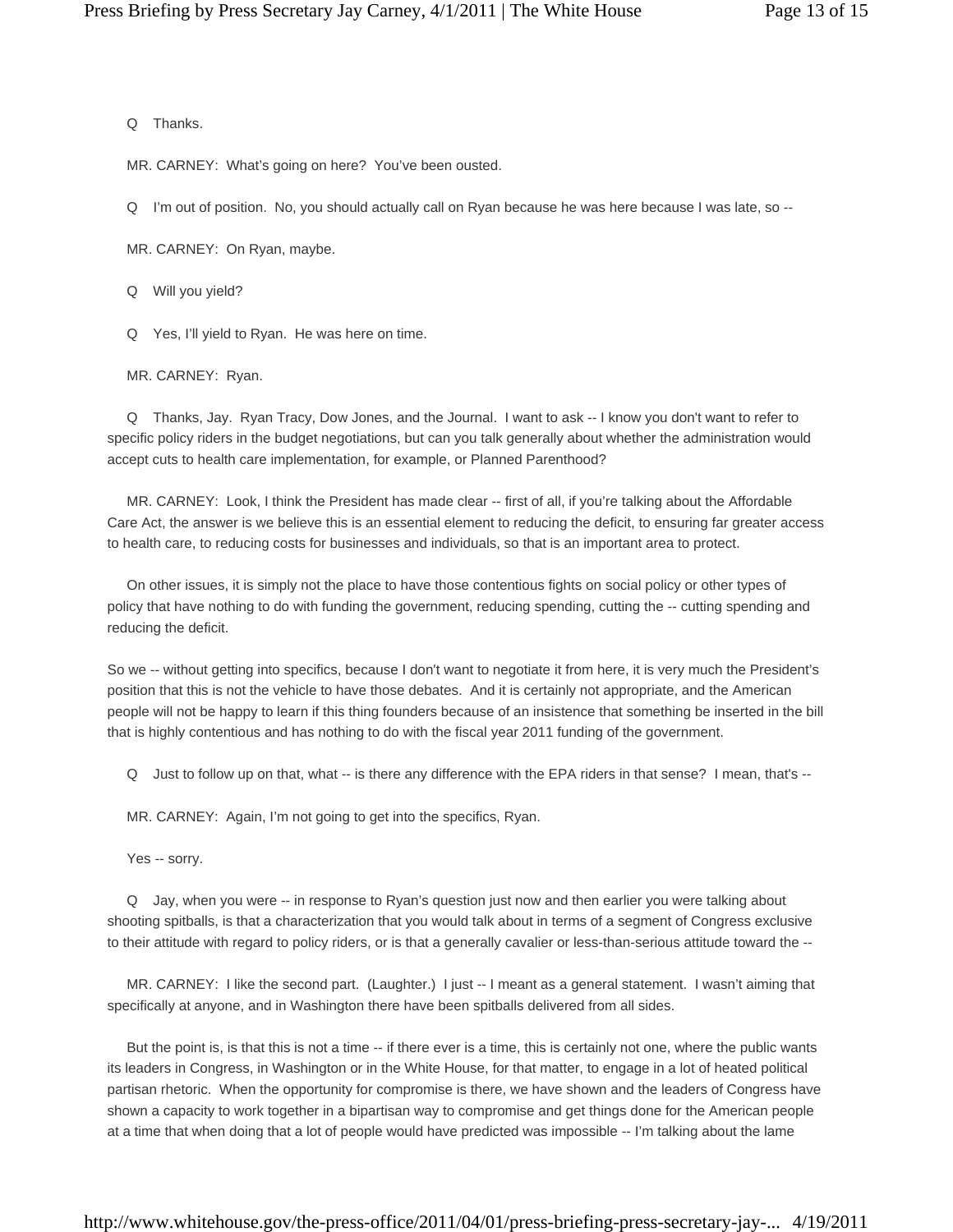duck session last year.

 There is no reason, given what we know about what the elements of the various proposals are in terms of reducing the deficit and cutting spending in the fiscal year 2011 funding process that we cannot reach a compromise. Not 100 percent of what we want, not 100 percent of what Republicans want, Senate Democrats - everybody is going to have to give. But there is ample room to find common ground.

Q But you don't see that attitude coming from one area or another?

 MR. CARNEY: Yes, we just think it's not a good approach in general, and I don't think -- we don't think it's good for the process, we don't think it's what the American people want to hear.

Q Week ahead, Jay?

MR. CARNEY: I do have a week ahead. I'm going to read the week ahead and get out of here, if I could.

Q Does this include filing with the FEC?

MR. CARNEY: On Monday, the President will --

Q File with --

 MR. CARNEY: Wait for it, Chip. On Monday, the President will attend meetings at the White House. (Laughter.)

On Tuesday, the President will welcome Israeli President Shimon Peres to the White House for a working lunch. The President looks forward to discussing with President Peres the full range of issues of common concern, including U.S.-Israeli security cooperation, recent developments across the Middle East, and the pursuit of peace between Israel and its neighbors.

On Wednesday, the President will --

Q Coverage? (Laughter.)

MR. CARNEY: I don't have anything on coverage, but get back to me on that.

Q Will it be a kosher option? (Laughter.)

MR. CARNEY: That was good. I like that. (Laughter.) .

On Wednesday, the President will -- I'm sorry, will travel to the Philadelphia -- (laughter) -- travel to the Philadelphia area to discuss his long-term plan to prevent -- or rather, to protect consumers against rising oil prices and decrease oil imports, as well as key components of his broader energy plan. You may have noticed that we are - he is, rather, speaking quite a bit about this in these days and weeks.

 The President will visit Gamesa -- I hope I'm pronouncing that right -- Gamesa Technology Corporation in Fairless Hills, where he will hold a town hall discussion with workers about building a 21st-century clean energy economy to win the future.